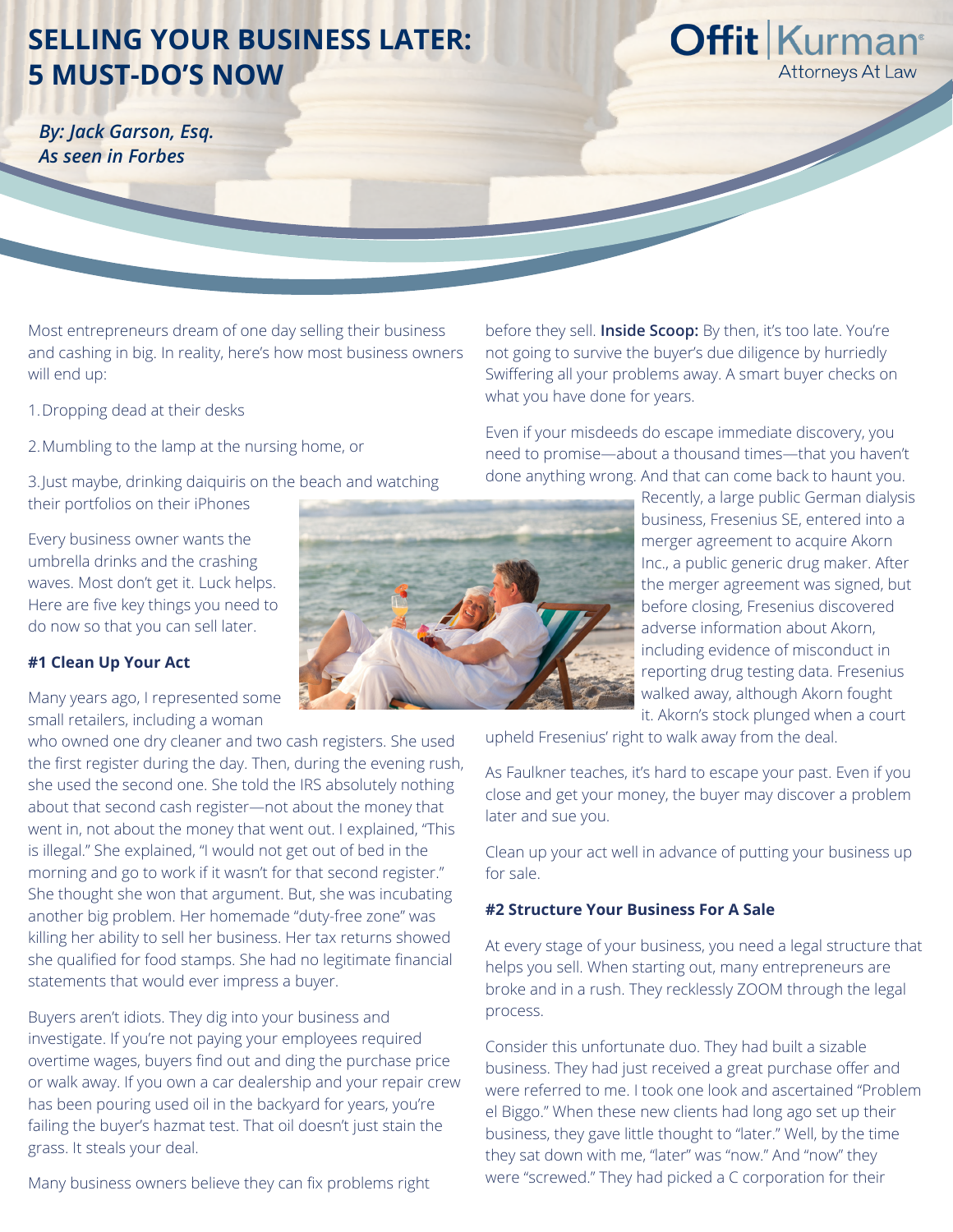business—good for many, just not them. Under the rules applicable to their business, 50% of the sale price would be lost to taxes. If my clients sold, they would have to pay other bills and would end up with almost nothing. They glumly limped away from the deal.

You have a lot of choices now about how you create your business and grow your company. You may need to make changes to address new taxes, laws and customs. Pay attention to the structure of your business—if you want to sell it.

### **#3 Create A Team**

You may be the star of your business. But, buyers want more. It's the old "hit-by-the-electric-scooter" test. You get hit, there goes your business. If you hope to sell, build an executive team so your business can survive and thrive without you.

Sure, company culture and other warm-fuzzies matter. But, nothing says "stay and grow with me" quite like money. By providing equity stakes to your executives, you can create the opportunity for your team to earn great wealth. They're incentivized to stay and grow your business despite tough times and other opportunities. **Inside Scoop:** Buyers often insist that sellers reserve 10-15% of company ownership for employees to ensure that they have a significant stake in your business' success.

You can simply give stock—or alternatives, like phantom stock, options and stock appreciation rights. You can give similar stakes if you have a limited liability company or partnership. **Inside Scoop:** Don't underestimate the hassles involved. You need to invest a lot of time, money and concentration building a plan that works for your business. Don't overlook the benefits. A significant employee stake in your company checks a box for many purchasers and helps you grow in the first place.

#### **#4 Build For Buyers**

Buyers want a business that will reliably produce profits. Buyers also want those profits to increase every year. And many buyers want a business that they can grow and then flip in a few years for even more money. In short, buyers are willing to spend money if they are pretty sure they will make even more money.

But they're not going to take your word for it. You have to prove it.

**Inside Scoop:** Contracts—good contracts—are one of the best ways you can prove your future revenues. Unlike handshake deals and even a long track record of past sales, a good contract ensures your rights to future revenues. Recently, publicly traded Fiserv agreed to merge with First Data, another

public company. Soon, Bank of America said it might terminate its long-term deal with First Data—which could hit First Data's revenues and might torpedo the merger with Fiserv. But, Fiserv expressed commitment to the deal because of First Data's contracts: "We did our diligence, including with respect to client contracts and any significant ongoing negotiations, and are comfortable with the business in a variety of outcomes." For now, apparently on the strength of those contracts, Fiserv is proceeding with the merger. You may have great relationships with your customers. You may feel sick about trying to replace handshakes with contracts, especially with long-standing customers. Do your best to get over it. Buyers pay top dollar when contracts ensure your future revenues.

#### **#5 Protect Your Edge**

A successful business—and any company that someone would pay a lot to buy—has a competitive advantage over its rivals. Think of Amazon's 2020 rollout of exclusive rights to all products on Earth and instantaneous teleportation-shipping. Intellectual property (IP) can provide that edge—from patents held by tech companies, to luxury fashion logos recognized worldwide on purses, caps and clothing, to copyrights held by multimillion-dollar gamer media companies. You may need to register trademarks, ensure copyright protection or even seek a patent. **Inside Scoop:** When you get a trademark, copyright or patent, the legal bills and hard work don't end they often skyrocket. Now, you have to defend your rights against copycats and freeloaders. That means sending cease and desist letters and filing lawsuits. If you don't, you may lose your IP rights. That's why McDonald's goes after plenty of companies, from McMunchies to McCurry to McSleep.

Other companies seek to protect their competitive edge by preventing ex-employees from competing. **Inside Scoop:** It's getting tougher to use the same old noncompete agreements. In some places, they're illegal and, if you use them, you can be subject to fines, penalties and reimbursement of legal fees. For example, just last month, Washington state adopted a new law prohibiting noncompete agreements for employees that make less than \$100,000 annually.

Still, companies use other measures to protect their businesses. When mega-biotech Amgen lost 19 salespeople to competitor, Kyprolis, Amgen did not sue its ex-employees for violating noncompetes or otherwise. Instead, the biotech behemoth sued Kyprolis for allegedly using Amgen's confidential information to hire Amgen's star salespeople.

Your competitive edge can be the deciding factor in a successful sale. Protect it.

With a lot of luck, hard work and planning, you can sell your business and end up on that beach. First round's on you.